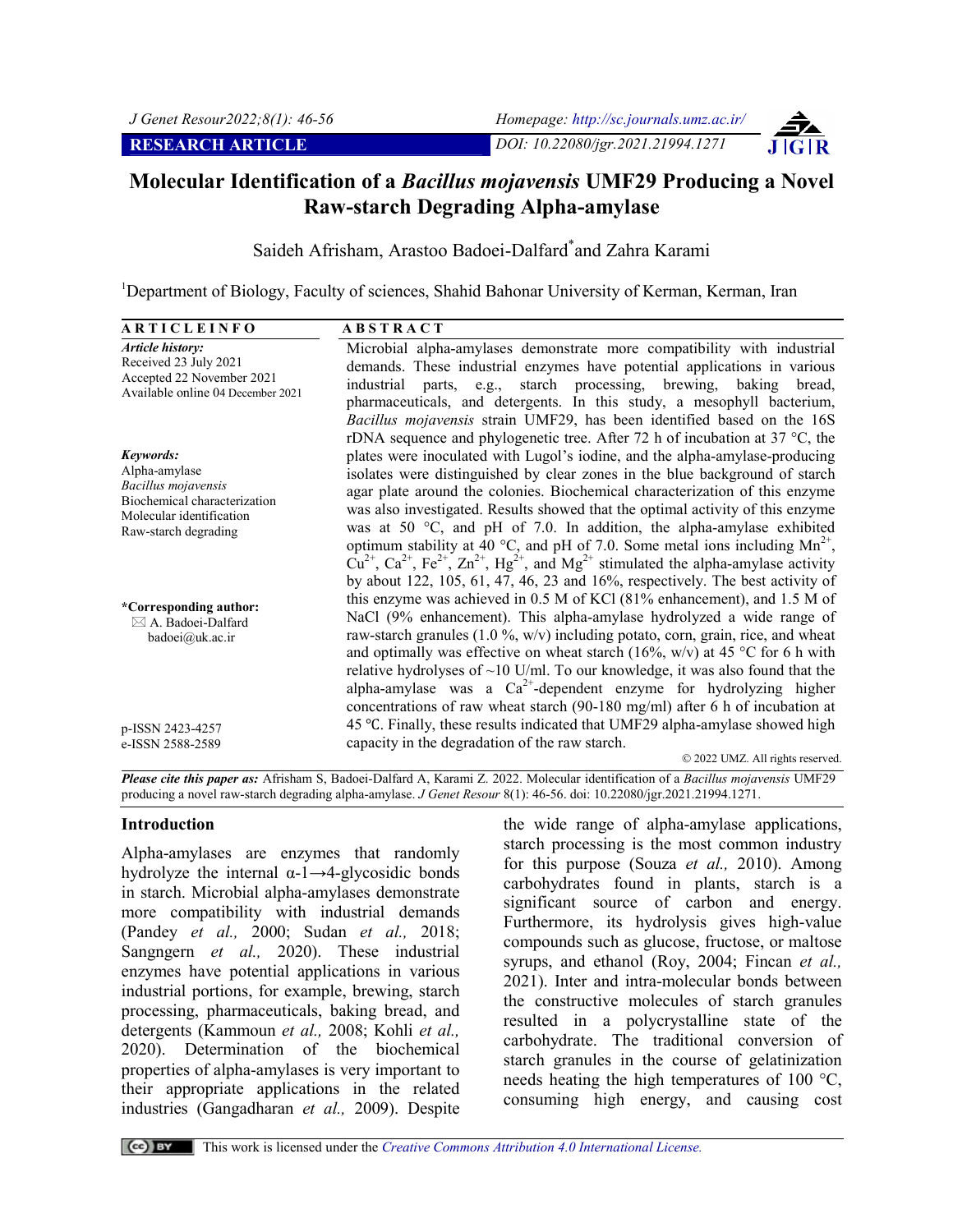production (Goyal *et al.,* 2005; Božić *et al.,*  2017). That's why searching for the digesting enzymes with a direct effect on raw starch granules below gelatinization temperature is very important to facilitate the conversion process and reduce the energy requirement (Robertson *et al.,* 2006; Sun *et al.,* 2009; Shofiyah *et al.,* 2020). Based on the previous reports, alpha-amylase of some fungi and yeasts were mostly capable of efficient digestion of raw starch (Morita and Fujio, 2000; Matsubara *et al.,* 2004; Božić *et al.,*  2017), although few alpha-amylases from *Bacillus* sp. have been described to be raw starch degrading. From the point of view of the alphaamylase ability for digesting raw starch, two groups of bacterial alpha-amylases are known including, raw-starch adsorbing alpha-amylases and raw-starch non-adsorbing alpha-amylases (Božić *et al.,* 2017; Shivlata and Satyanarayana, 2017; Božić *et al.,* 2020; Shofiyah *et al.,* 2020).

*Bacillus* raw-starch digesting amylases generally hydrolyze starch granules over a longer time but cannot effectively hydrolyze all types of raw starches (Bozia *et al.,* 2011; Du *et al.,* 2018; Božić *et al.,* 2020). Behinds this, a high concentration of starch (around 15%) is used in the starch industry (Goyal *et al.,* 2005). Therefore, finding high concentration raw starch digesting alpha-amylase is much more important. However, there have been few reports on the decomposition of high concentration raw starches by amylases.

In this research, we introduce and characterize a mesophyll bacterium from Kerman farmlands, Iran, which produced a halophilic and very effective alpha-amylase. This alpha-amylase digested different raw starch granules such as wheat, corn, potato, rice, and barley, especially wheat at the higher concentrations of starch, usually applied in the starch handling industry.

### **Material and Methods**

### **Enzyme production**

Kerman farmlands were chosen for the isolation of the alpha-amylase-producing bacteria (30.2760° N, 57.1382° E). First, a total of 50 microbial isolates capable of starch hydrolysis were isolated on the starch agar containing soluble starch  $(1.0 \%)$ , yeast extract  $(0.2 \%)$ , MgSO4.7H2O (1.0 %), NaCl (1.0 %), and

 $CaCl<sub>2</sub>.6H<sub>2</sub>O$  (0.02 %) (pH 7.0) (Oziengbe and Onilude, 2012). After 72 h of incubation at 37 °C, the plates were inundated with Lugol's iodine, and alpha-amylase-producing isolates were distinguished by clear zones in the blue background of starch agar plate around the colonies. In the end, among 50 isolates, 5 isolates namely UMF2, UMF13, UMF24, UMF29, and UMF42 appeared the clearest zones around their colonies and then were maintained as frozen stocks in the nutrient broth media at - 80 °C. Productivity level of alpha-amylase was further verified after inoculating 20 ml preculture, prepared from 100 µl glycerol stocks of the five isolates in nutrient broth medium, into alpha-amylase production medium containing  $KH_2PO_4$  (1.0 g/l), Na<sub>2</sub>HPO<sub>4</sub>.2H<sub>2</sub>O (2.9 g/l), tryptone  $(2.0 \text{ g/l})$ ,  $(NH_4)_2SO_4$   $(1.8 \text{ g/l})$ ,  $MgSO_4.7H_2O$  (0.04 g/l), CaCl<sub>2</sub>.6H<sub>2</sub>O (0.04 g/l), soluble starch (1.0 g/l) (pH 7.0) (Samie *et al.,* 2012). Subsequently, the UMF29 isolate, which showed a higher ratio of alpha-amylase production in the liquid medium, was selected for the following experiments in this research. Some biochemical tests were employed to introduce the isolate selected. Molecular and physiological identification of this strain has been performed based on our previous reports (Badoei-Dalfard and Karami, 2013; Afrisham *et al.,* 2016). All chemical materials used in this study were purchased from Merck Company (Germany).

### **Optimization of alpha-amylase production**

Enzyme production of the isolated strain was investigated in certain time intervals. For enzyme production, 5% of the bacterial precultures were inoculated in Erlenmeyer flasks with 50 ml of production culture shaking at 140 rpm, 37 °C, and for 24-72 h. After regular intervals of 24 h, 10 ml of the culture medium was gathered and then centrifuged at 1000 rpm for 20 min at 4  $\degree$ C. The supernatants were applied for alpha-amylase activity.

### **Enzyme assay**

UMF29 enzyme was assayed based on the Bernfeld process to determine the value of reducing sugars at 37 °C (Bernfeld, 1955). In a typical assay, 0.5 ml alpha-amylase solution (10 U/ml) mixed with 0.5 ml of  $(1.0 \%, w/v)$  starch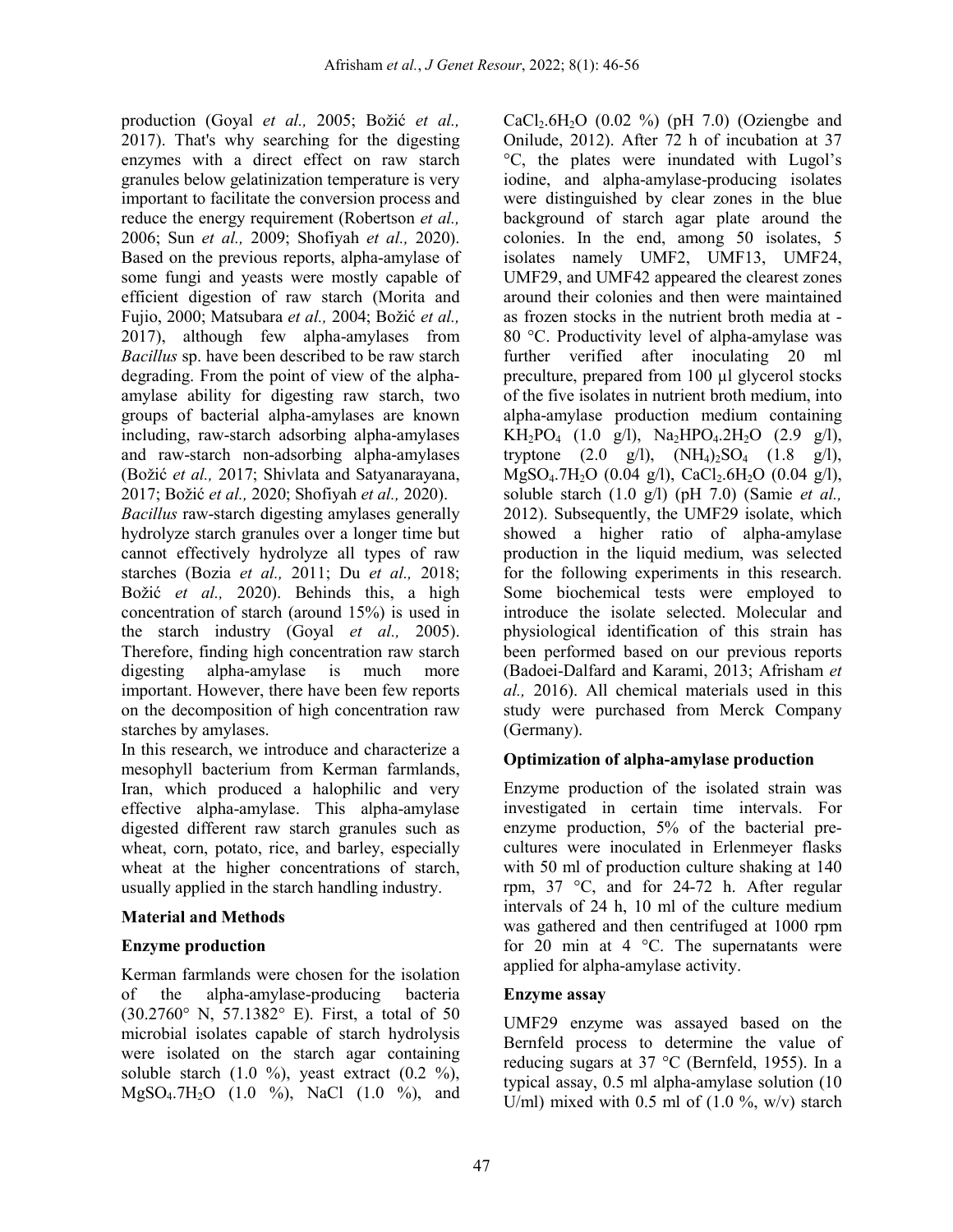dissolved in 100 mM  $Na<sub>2</sub>HPO<sub>4</sub>$ .2H<sub>2</sub>O buffer (pH 7.0) was maintained at 37 °C for 20 min. The value of reducing sugars released was calculated at 540 nm, followed by stopping the enzymatic reaction with 1 ml 3.5-dinitrosalicylic acid. After boiling for 10 min, the value of alpha-amylase, which produced 1 µmol of reducing sugars to glucose per min at 50 °C, was defined as one unit of this enzyme. The assay tests in the absence of enzyme were used as negative controls.

#### **Characterization of the alpha-amylase**

To determine the effect of different pH values on the enzyme activity, a concentration of 100 mM of the buffer solutions, including glycine buffer (pH 2.0- 3.0), CH<sub>3</sub>COONa buffer (pH 4.0- 5.0),  $Na<sub>2</sub>HPO<sub>4</sub>$ .2H<sub>2</sub>O buffer (pH 6.0-7.0), Tris/HCl buffer (pH 8.0-10.0), and glycine buffer (pH 11.0- 12.0) were used (Shafiei *et al.,* 2010). PH activities tests were performed in described buffer solutions at 37 °C, using starch soluble in  $Na<sub>2</sub>HPO<sub>4</sub>$ .2H<sub>2</sub>O buffer (100 mM, pH 7.0), as described in the "enzyme assay" section. For enzyme stability, the enzymes were preincubated in the presence of different pH values at room temperature for 60 min, and then the residual activity was measured as described above.

The optimal temperature was obtained by measuring the enzyme activity over the range of 20-90 °C under assay conditions (Prakash *et al.,* 2009). Maximum thermal stability was also performed by enzyme pre-incubating at 20-90 °C followed by measuring the remaining activity at the standard condition (Karakaş *et al.,* 2010).

The impact of some metal ions and chemical additives was considered by incubating 0.5 ml of amylase and 0.5 ml of soluble starch with 500 µl of 15 mM solution of various metal ions ( $Fe<sup>2+</sup>$ ,  $Cu^{2+}$ ,  $Co^{2+}$ ,  $Zn^{2+}$ ,  $Mn^{2+}$ ,  $Mg^{2+}$ ,  $Ca^{2+}$ ,  $Hg^{2+}$ , and K+ ) and chemical additives including EDTA, 2 mercaptoetanol,  $H_2O_2$ , SDS, and Triton X100, separately, at standard assay conditions (Shafiei *et al.,* 2010; Asoodeh *et al.,* 2013).

### **Effect of different salt concentrations**

The activity of the UMF29 amylase was measured in 0.0-4.0 M NaCl under normal conditions to conclude the influence of salt values on the enzyme activity (Samie *et al.,*

2012). Enzyme activity of the untreated sample (no salt) was considered as 100%.

#### **Raw starch hydrolysis**

To examine the activity of UMF29 alphaamylase on the different raw starches, 1 ml of the enzyme solution was supplemented with different starch granules ((20 mg) (potato, corn, grain, rice, and wheat)) and 1 ml  $Na<sub>2</sub>HPO<sub>4</sub>$ .2H<sub>2</sub>O buffer (100 mM, pH 7.0). It then was incubated in a rotary shaker at 37 °C and 110 rpm. After 5 h, the assay reaction mixture was centrifuged at 10,000 rpm, at 4 °C for 10 min, and the amount of reducing sugar in the supernatants was measured using the dinitrosalicylic acid method under standard conditions.

### **Raw-starch-digesting process**

For optimization of the raw-starch-digesting process, the enzyme solution was incubated with various values of the raw starch from 1 to 20% in the same buffer at 37 °C for 5 h, and the reducing sugars in the supernatants were assayed (Shafiei *et al.,* 2010). In further investigations, raw wheat starch at an optimal concentration was used to evaluate the digestibility of raw starch at 25-55 °C during 2.0-12.0 h (Bai *et al.,* 2012).

### **Kinetic properties**

The kinetic factors,  $K<sub>m</sub>$  and Vmax, were calculated by using the different values of raw wheat starch as substrate. The extent of starch hydrolysis was measured by incubating enzyme solution with the mixtures of raw wheat starch at the concentrations of 20-180 mg/ml and 100 mM phosphate buffer treated and untreated with 5 mM of CaCl<sub>2</sub> at 45  $\degree$ C for 6 h, using the DNS method with glucose as standard (Mehta *et al.,* 2013).

### **Results**

### **Bacterial identification**

In this study, a mesophyll bacterium, UMF29, producing a raw-starch digesting alpha-amylase, was isolated from Kerman farmlands. This strain was gram-positive, catalase-negative, gelatin and casein hydrolyzing, rod-shaped, and aerobic according to morphological and biochemical investigations. It was identified as *Bacillus mojavensis* according to the 16S rDNA sequence of this strain (Fig. 1).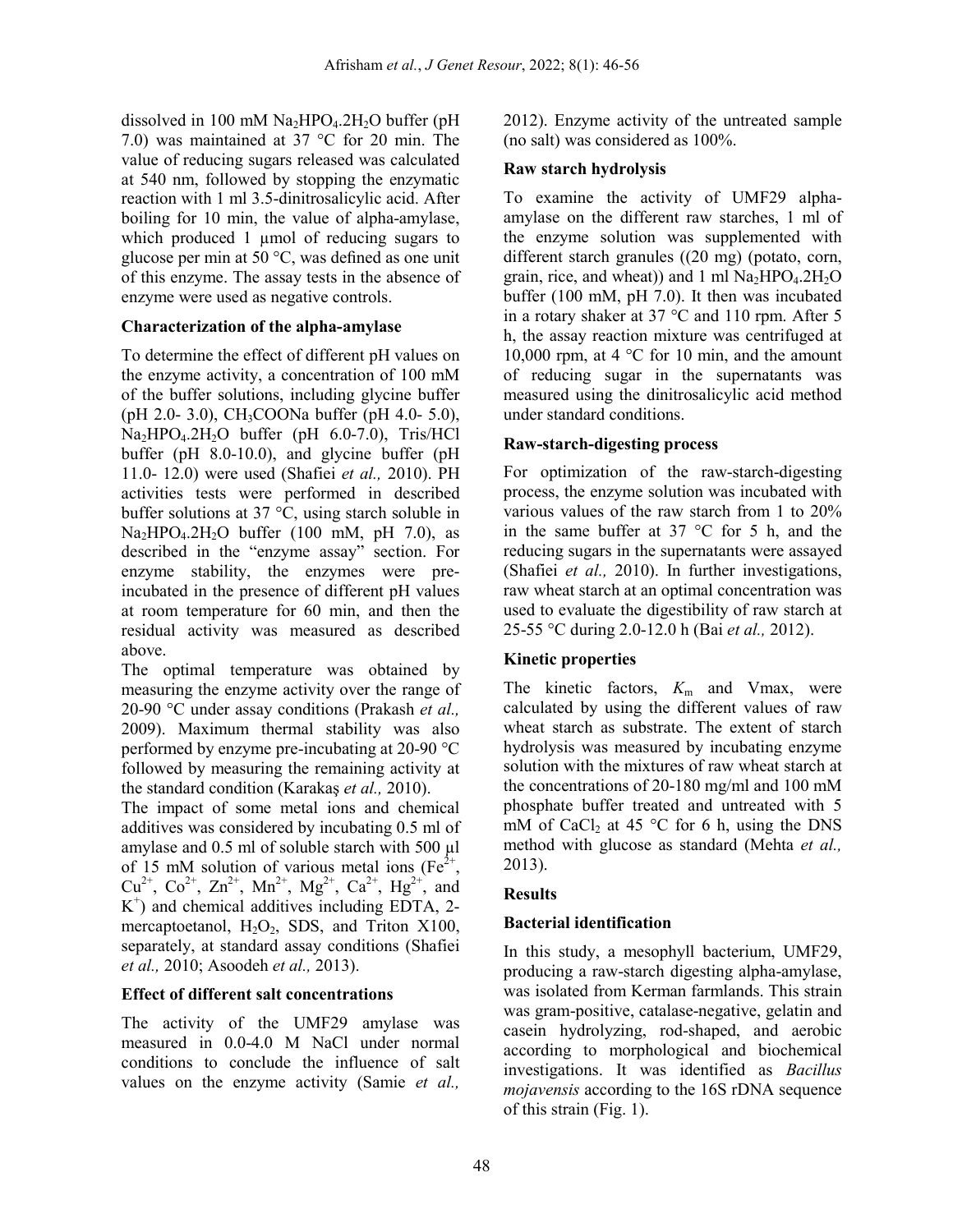

**Fig. 1.** Phylogenetic tree of *Bacillus mojavensis* UMF29 based on 16S rDNA sequences of related strains. Scale bar, 0.02 represents nucleotide substitutions per site.

The phylogenetic tree of this isolate was created by the blast of the various 16S rDNA sequences with an online tool (MEGA 6). The 16s rDNA sequence was submitted in Gene Bank with an accession number of MG192312. The isolated strain showed the highest clear zone around the colony on the starch agar plate (Fig. 2) and produced a maximum yield of 597 U/ml of alpha-amylase after 72 h of incubation at 37 °C (Fig. 3).

#### **Enzyme characterization**

The pH activity assay showed that the UMF29 alpha-amylase had optimum activity and stability at a pH 7.0, and the alpha-amylase also showed good activity and stability at the pH range of 4.0- 9.0 (Fig. 4a).

Enzyme activity and stability assay on different temperatures (20-90 °C) reflected that the temperatures required for maximum activity and stability were 50 and 40  $^{\circ}$ C, respectively (Fig. 4b). The enzyme was well active and stable over a lower temperature range of 20-40 °C. The enzyme also illustrated 89 and 74% of its maximum activity at temperatures of 60 and 70  $\rm{^{\circ}C}$ .



**Fig. 2.** The clear zone around the colony of strain UMF29 on the starch agar plate.



**Fig. 3.** Effect of incubation time on the alpha-amylase production of the five isolated strains: UMF2, UMF13, UMF24, UMF29, and UMF42. Enzyme samples were retrieved every 24 h to 72 h.

The activity of UMF29 alpha-amylase was studied in various metal ions and additives. Several metal ions well increased UMF29 alphaamylase activity, while  $Co^{2+}$  inhibited alphaamylase activity by 18%. Partial inhibition of enzyme activity was seen on EDTA by about 10%. Incubation with protein denaturant, SDS, also inhibited the enzyme by 36%, but Triton X-100 improved the enzyme activity by about 18% (Table 1).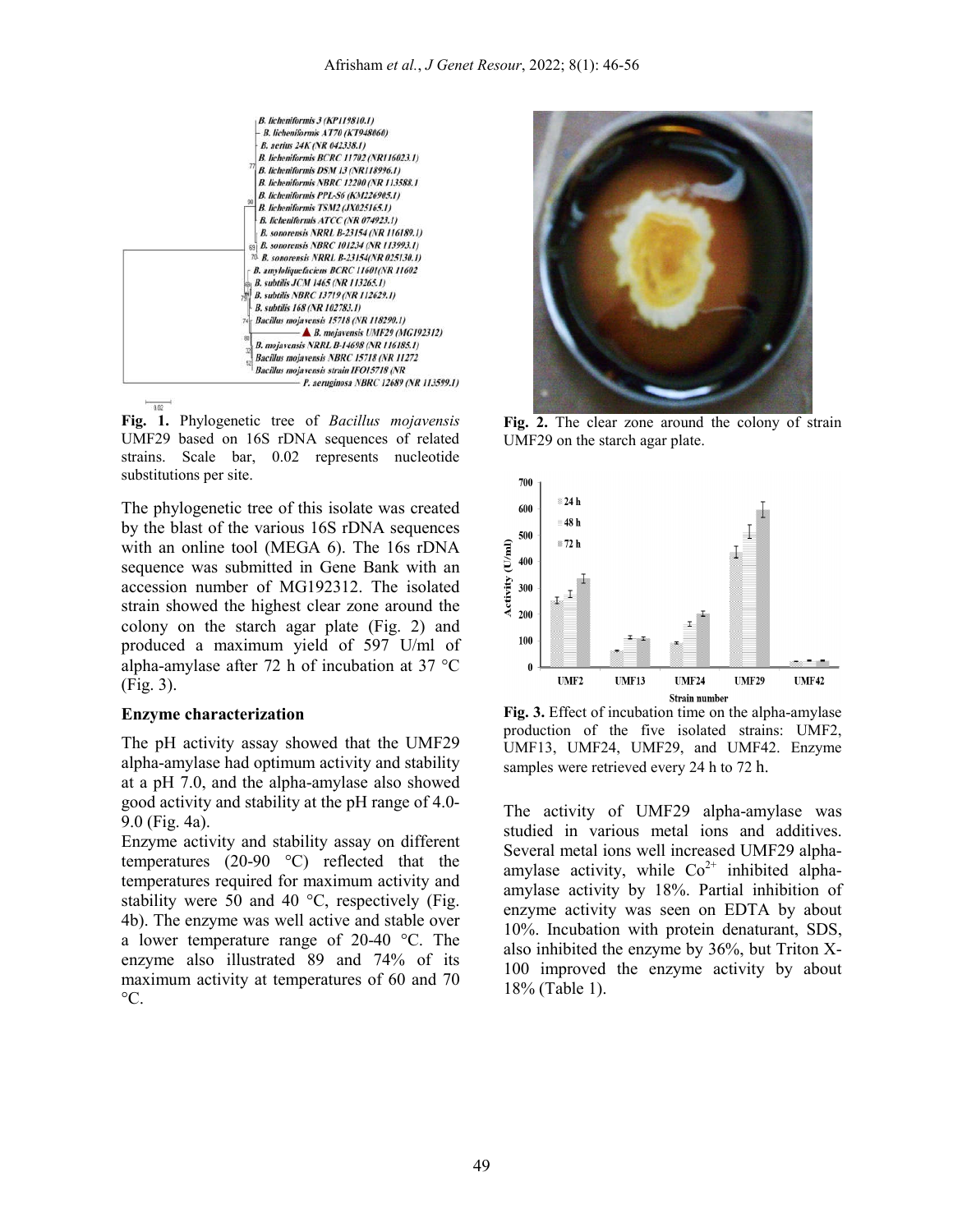

**Fig. 4.** The effect of various pH values and temperatures on the activity and stability of UMF29 alpha-amylase: Effect of various pH values (A); Effect of various temperatures (B); The effect of pH and temperature on enzyme activity was assayed at various pH values  $(3.0-12.0)$  and temperatures  $(30-90 \degree C)$ , respectively, using 1% soluble starch under standard conditions. The stability profile of the enzyme was determined by measuring residual activity after any treatment at 37 °C.

**Table 1:** The effect of different metal salts and additives on UMF29 alpha-amylase activity

| <b>Metal ions and chemical additives</b> | <b>Activity</b> | <b>Metal ions and chemical additives</b> | <b>Activity</b> |
|------------------------------------------|-----------------|------------------------------------------|-----------------|
| $Fe^{2+}$ (5 mM)                         | 147             | $K^+(5 \text{ mM})$                      | 102             |
| $Cu^{2+} (5 \text{ mM})$                 | 205             | $Mg^{2+}(5 \text{ mM})$                  | 116             |
| $Co^{2+}(5 \text{ mM})$                  | 82              | T.X.100(5 mM)                            | 117             |
| $Zn^{2+}(5 \text{ mM})$                  | 146             | SDS(5 <sub>m</sub> )                     | 64              |
| $Mn^{2+}(5 \text{ mM})$                  | 222             | $H_2O_2(5$ mM)                           | 169             |
| $Ca^{2+}(5 \text{ mM})$                  | 161             | EDTA(5 mM)                               | 90              |
| $Hg^{2+}(5 \text{ mM})$                  | 123             | Control                                  | 100             |

#### **Effect of different salt values**

The enzyme activated at various values of NaCl and KCl between 1.0 and 4.0 M (Table. 2). The best activity of this enzyme was achieved in 0.5 M of KCl (81% enhancement), and 1.5 M of NaCl (9% enhancement). The enzyme retained 42 and 88% of its maximum activity at 4.0 M KCl and NaCl, respectively. Therefore, it required less NaCl concentration for optimum activity.

**Table 2.** Effect of various concentrations of NaCl and KCl on enzyme activity.

| Salt [M] | Activity (%) | Salt [M] | Activity $(\% )$ |
|----------|--------------|----------|------------------|
|          | KCl          |          | <b>NaCl</b>      |
| 0        | 100          |          | 100              |
| 0.5      | 181          | 0.5      | 101              |
| 1        | 160          |          | 104              |
| 1.5      | 147          | 1.5      | 109              |
| 2        | 124          | 2        | 106              |
| 2.5      | 114          | 2.5      | 103              |
| 3        | 104          | 3        | 82               |
| 3.5      | 101          | 3.5      | 59               |
| 4        | 88           | 4        | 42               |

#### **Raw-starch hydrolysis**

UMF29 alpha-amylase showed the potential digestibility of various raw starch granules at the concentration of 1.0%, during 5 h of incubation at  $37 \text{ °C}$  (Fig. 5).



**Fig. 5.** The digestibility of UMF29 alpha-amylase for 1% (w/v) concentration of various raw starches after 5 h of incubation.

During direct hydrolyses of different raw starches, raw wheat starch (77 % digestion) was the best substrate for UMF29 alpha-amylase. In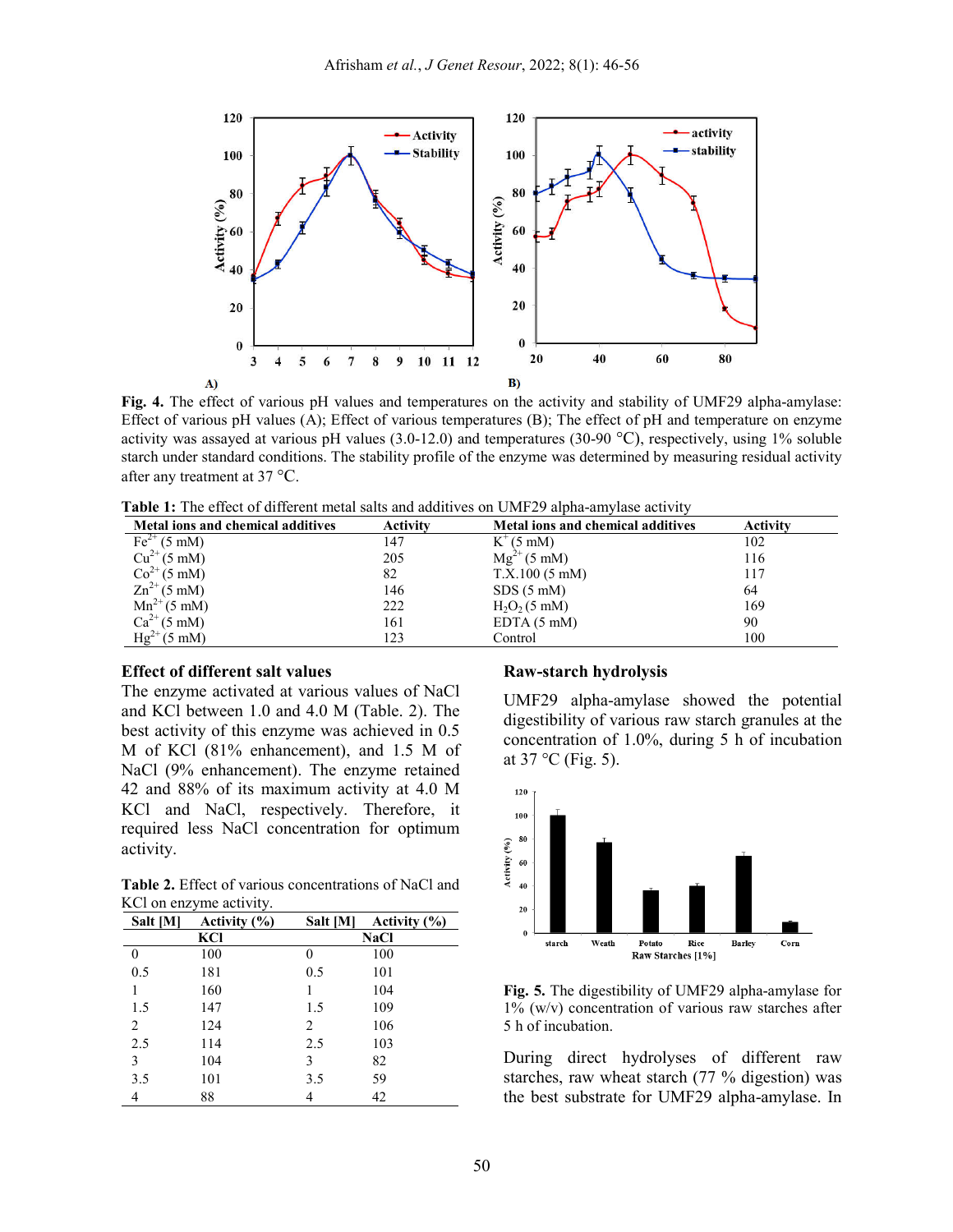comparison, the enzyme showed minimum hydrolyzing activity on raw corn starch (9 % digestion). Relative hydrolyses of 65, 40, and 36% were obtained for barley, rice, and potato.

#### **Optimization of raw-starch digesting process**

Different concentrations of the raw starches (wheat, rice, potato, corn, and barley) at a range of 1-20% were tested for direct hydrolyses by UMF29. The highest hydrolysis rate of raw starch acceded on the raw wheat starch at a value of 16% (9.8 U/ml) with effective hydrolysis in the concentration range of 1-20%.

In the case of other raw starches, the most ability of UMF29 alpha-amylase for hydrolyses occurred with 8% barley (7.5 U/ml), 8% rice (6.8 U/ml), 16% potato (6.1U/ml), and 16% corn (4.4 U/ml.) (Fig. 6A).

The role of time and temperature of incubation on the raw starch degradation by UMF29 alphaamylase was verified by measuring the hydrolysis value of 16% wheat starch in the temperature range of 25-55 °C after 2-10 h of incubation.

The enzyme demonstrated good affinity in the digestion of raw wheat granules at temperatures between 35 and 55 °C with optimum hydrolyses at  $45 \text{ °C}$  (Fig. 6B).

The enzyme was also sufficient in good digestion of raw wheat granules at a short time of 6 h and showed hydrolyses degrees of 70-90% at time durations of 4-10 h (Fig. 6C).



**Fig. 6.** A) Hydrolyses rate of the various concentrations of raw starches by UMF29 alpha-amylase for 5 h. Hydrolysis extent was calculated as the percent of maximum hydrolyzing activity according to the standard method. B) The effect of incubation temperature on the rate of hydrolyses of 16% raw wheat starch with the UMF29 alpha-amylase. C) Determination of enzymatic hydrolyses extent of raw wheat starch (16%) during different periods. Raw wheat starch was incubated in the alpha-amylase of UMF29 at 45 °C for 2-10 h and hydrolyses degree measured every 2 h at standard assay conditions.

#### **Determination of kinetic properties**

Kinetic properties of the UMF29 alpha-amylase were evaluated by enzyme activity assay on various concentrations of raw wheat starch at optimal conditions of hydrolyses reaction, 45 °C for 6 h. These values were obtained in the presence and absence of 5mM  $Ca^{2+}$ . In each of the two states, with or without  $Ca^{2+}$ ,  $K_m$  and Vmax values were found from Line weaver– Burke and Michaelis-Menten plots (Afrisham *et al.,* 2016; Badoei-Dalfard and Karami, 2013). UMF29 alpha-amylase displayed increased alpha-amylase activity with a rise in the value of raw substrate from 20 mg/l to 180 mg/l.  $K_m$  and *Vmax* values obtained in the presence of  $Ca^{2+}$  at a concentration of 5 mM were 423 mg/ml and 1428.57 U/ml, which were superior to the values of *Km* (111.7 mg/ml) and V*max* (526 U/ml) in the absence of  $Ca^{2+}$  (Fig. 7).

#### **Discussion**

Despite multiple reports on the raw starch digesting amylases production from fungi, some recent studies long with our study indicate the production of bacterial alpha-amylases with the capacity of raw starches decomposing (Lakshmi *et al.,* 2020; Sadeghian Motahar *et al.,* 2020).

As the results show, 60-80% of UMF29 alphaamylase activity was retained at the pH range of 4.0-9.0 with optimal activity and stability at the pH of 7. This optimum pH range is close to the reported pH of the other raw-starch digesting alpha-amylases (Demirkan *et al.,* 2005; Goyal *et al.,* 2005; Demirkan *et al.,* 2005; Goyal *et al.,* 2005; Shafiei *et al.,* 2010; Demirkan *et al.,* 2005; Goyal *et al.,* 2005).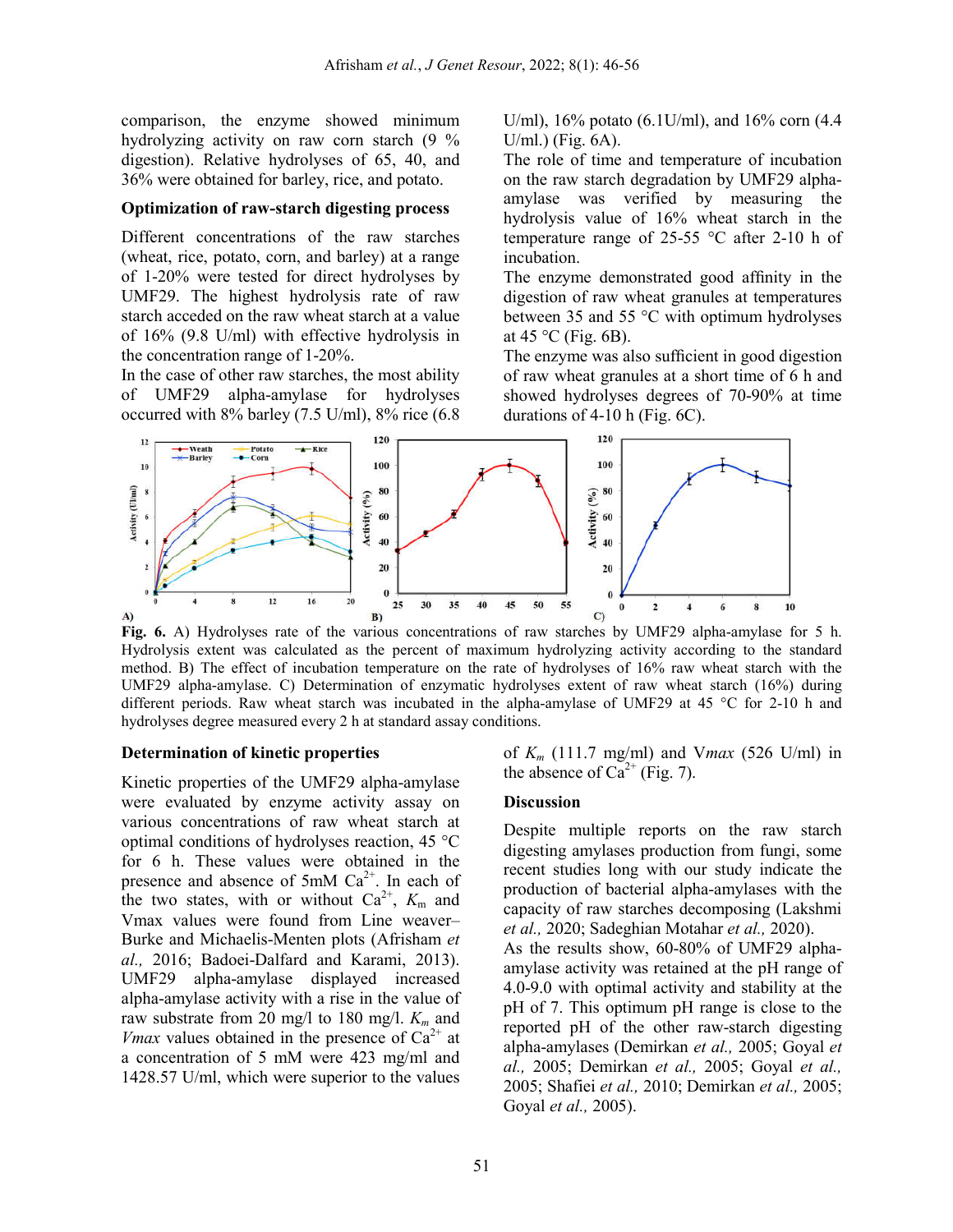

Fig. 7. Effect of  $Ca^{2+}$  (5 mM) on the enzymatic degradation of different concentrations of raw wheat starch (20-180 mg/ml) as substrate, after 6 h at 45 °C. In each of two states, with or without  $Ca^{2+}$ ,  $K_m$  and Vmax values were found from Line weaver–Burke and Michaelis-Menten plots.

It is shown that the best pH value in the starch liquefaction is 7.0. Therefore, this enzyme can be used as a potential candidate in starch manufacturing. Furthermore, the alpha-amylase activity at a low pH value leads to the diminished formation of several by-products, including maltulose, which is normally synthesized at high pH.

The temperature profile of UMF29 alphaamylase indicated that its maximum activity and stability were at 50 and 40 ℃, respectively. Based on these results, the UMF29 alphaamylase is moderately thermostable, suggesting that this enzyme can be used in industrial processes i.e., customary brewing and food handling (Stamford *et al.,* 2002; Jiang *et al.,* 2015; Ferreira *et al.,* 2021). Maximum activity of UMF29 alpha-amylase was found at 40-55 °C, similar to the other raw starch degrading alpha-amylases (Demirkan *et al.,* 2005; Gangadharan *et al.,* 2009; Shafiei *et al.,* 2010).

However, higher temperature activity was described for the alpha-amylases from *Bacillus* sp. I-3 (Goyal *et al.,* 2005).

Results showed that the alpha-amylase activity was evaluated by the metal ions except for  $Co<sup>2+</sup>$ . However, EDTA insignificantly decreased the enzyme activity by about 10%, suggesting that the UMF29 alpha-amylase is a metalloenzyme. EDTA generally exhibits a potent inhibitory effect on the alpha-amylases at low concentrations (Gupta *et al.,* 2003) as *Bacillus* sp. IMD 370 alpha-amylase decreased its activity at 1 mM EDTA (Asgher *et al.,* 2007). However, some alpha-amylases were found not to be sensitive in the presence of EDTA (Kiran *et al.,* 2008; Peng *et al.,* 2015).

Moreover, the stimulatory effect of  $Ca^{2+}$ , as a divalent metal ion, showed that this enzyme was  $Ca<sup>2+</sup>$ -dependent in which this ion caused the rigid structure of the alpha-amylase (Burhan *et al.,* 2003). The presence of  $Ca^{2+}$  also stimulated a halophilic and raw-starch digesting alphaamylase from *Nesterenkonia* sp. strain F by about 127.5 % (Shafiei *et al.,* 2010). Denaturant reagent SDS decreased the activity of UMF29 by about 36%, while Triton X-100 increased the enzyme activity by about 18%. These effects of SDS and Triton X-100 were in line with the outcomes of Wang et al, in which these detergents inhibited and activated this enzyme activity, respectively (Wang *et al.,* 2011).

A strong stimulatory effect of the UMF29 alphaamylase activity was detected by different concentrations of KCl (81% enhancement by 0.5 M KCl) and NaCl (9 % enhancement by 1.5 M NaCl). Such behavior on KCl and NaCl concentrations (0.0-4.0 M) was reported for many halophilic and raw-starch digesting amylases (Coronado *et al.,* 2000; Deutch, 2002; Prakash *et al.,* 2009; Shafiei *et al.,* 2010).

The enzymatic activity of amylases is mainly influenced by metal ions as activators or inhibitors. Generally, metal ions act as electrophiles that hold the functional groups in three-dimensional orientations, and form enzyme-substrate interaction by coordinate bond formation. Metal ions also stabilize the catalytic active site of enzymes (Palmer and Bonner, 2007). Therefore, metal ions play an essential role in the activation and stabilization of enzymes (Li *et al.,* 2013). UMF29 alpha-amylase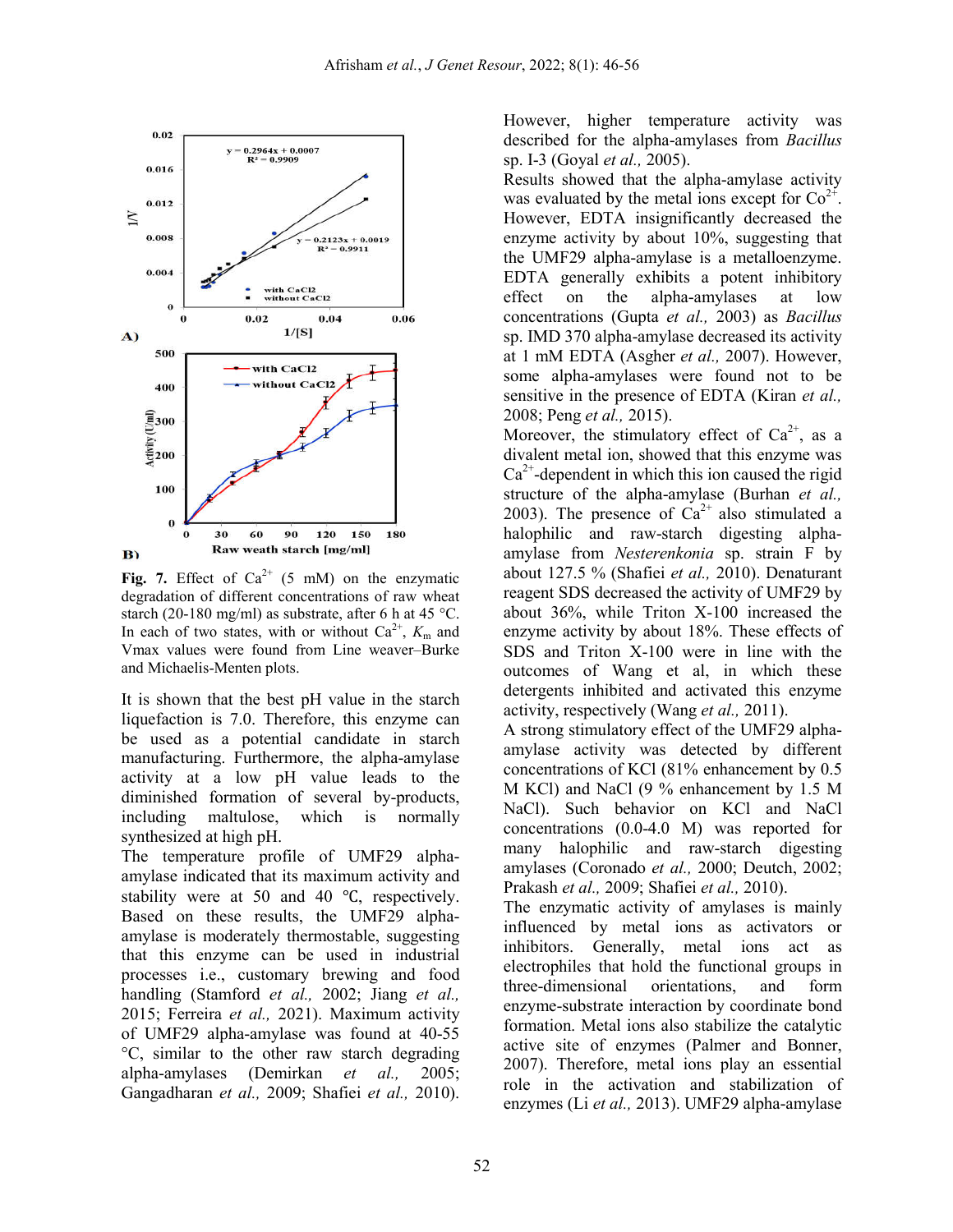showed the highest hydrolyzing activity in the raw wheat starch and the raw barley starch by about 77% and 65%, respectively. Similarly, *Nesterenkonia* alpha-amylase exhibited the highest rate of raw starch digesting for raw wheat starch (Shafiei *et al.,* 2010). However, incubation of the *Bacillus* alpha-amylase in raw potato starch followed by raw corn starch efficiently elevated the hydrolysis percentage than the raw wheat and rice starches (Gangadharan *et al.,* 2009). Enzymatic hydrolysis percentage of 1.0 % of corn, wheat, and potato starch granules were 57.5, 53, 45.1%, respectively, by *Bacillus* sp. YX-1 alphaamylase after 8 h of incubation.

Digesting characterization of UMF29 alphaamylase was examined in 1-20% of several raw starches. The results showed that 16% of raw starch wheat cussed to the highest hydrolyses rate. The comparison of the hydrolyses rate of wheat starch by UMF29 alpha-amylase to *Nesterenkonia* alpha-amylase showed good ability for the direct hydrolysis of 1-4% of wheat starch, while the hydrolyzed starch sharply dropped at ranges of 10-15% (Shafiei *et al.,* 2010). However, strong digestibility of raw starches was observed in the case of the alphaamylase from *Bacillus* sp. YX-1 for 20 % of raw corn starch and alpha-amylase from *Anoxybacillus flavothermus* for 31% raw starch suspension (Tawil *et al.,* 2012). Degrading alpha-amylase capacity on the raw wheat starch (16%) was optimized at 45 °C after 6 h of incubation. Goyal et al. obtained a temperature range of 60–90 ℃ for good digestion of the potato starches (1%) with an optimal temperature of 70 ℃ (Goyal *et al.,* 2005). Enzymatic hydrolyses percentages of wheat and potato starches by Gs4j-amyA were the highest when temperature increased to 80 and 90 ℃, respectively. Similarly, some alpha-amylases indicated robust degradation ability on the various raw starches in a short time (Bai *et al.,* 2012; Peng *et al.,* 2015; Mukherjee *et al.,* 2019; Ferreira *et al.,* 2021). In contrast, the digestion of the different starch granules such as corn, rice, wheat, sweet, and potato in the presence of *B. amyloliquefaciens* alpha-amylase was kept constant through 12-24 h (Demirkan *et al.,* 2005). This finding is in agreement with the extended time durations (at least 24 h) reported

by the most starch-degrading alpha-amylases (Mitsuiki *et al.,* 2005; Wong *et al.,* 2007; Hasan *et al.,* 2008; Hostinová *et al.,* 2010; Puspasari *et al.,* 2011; Mukherjee *et al.,* 2019; Ferreira *et al.,* 2021).

*Km* and Vmax values of UMF29 alpha-amylase were gained to be 111.7 mg/ml and 526 U/ml for raw wheat starch that was increased to 423 mg/ml and 1428.57 U/ml in the presence of  $Ca^{2+}$ (5 mM). Owing to the use of the various substrates and reaction conditions, it is hard to compare the  $K_m$  and V*max* values of different alpha-amylases (Gangadharan *et al.,* 2009). The presence of  $Ca^{2+}$  usually had no inhibition effect on the kinetic of amylases (Mehta *et al.,* 2013). However,  $Ca^{2+}$  revealed the inhibitory effect on the Vmax value of alpha-amylase from *Geobacillus thermoleovorans*, indicating the  $Ca^{2+}$  binding to the enzyme-substrate complex. However, the  $K_m$  value of the alpha-amylase was increased by  $Ca^{2+}$  (Mehta *et al.*, 2013). The elevated value of  $K_m$  was reflected in reducing enzyme affinity toward the substrate. Similar to UMF29 alpha-amylase,  $Ca^{2+}$  (5 mM) led to the significant increase of the activity of *Aeromonas salmonicida* ssp. *Salmonicida* alpha-amylase on rice (Peng *et al.,* 2015). This study was the first report on the efficient digestion of high concentrations of raw starch mashes by halophilic alpha-amylases.

### **Conclusion**

Recently, raw starch degrading alpha-amylases have been more considered by researchers. The aim of this investigation was the isolation and biochemical characterization of raw starch degrading alpha-amylase from *Bacillus mojavensis* strain UMF29. The results showed the potential ability for degradation of several raw starches, including wheat, rice, potato, corn, and barley. The highest hydrolytic affinity of this enzyme was obtained for 16% wheat starch, after 6 h of incubation at 45 °C. Furthermore, the enzyme activity improved about 81 % against 0.5 M KCl. Results showed that the optimal activity of this enzyme was at the temperature of 50  $\degree$ C, and the pH of 7.0. Mn<sup>2+</sup> and Cu<sup>2+</sup> improved the alpha-amylase activity by about 122 and 105 %, respectively. Taken together, these results indicated that UMF29 alpha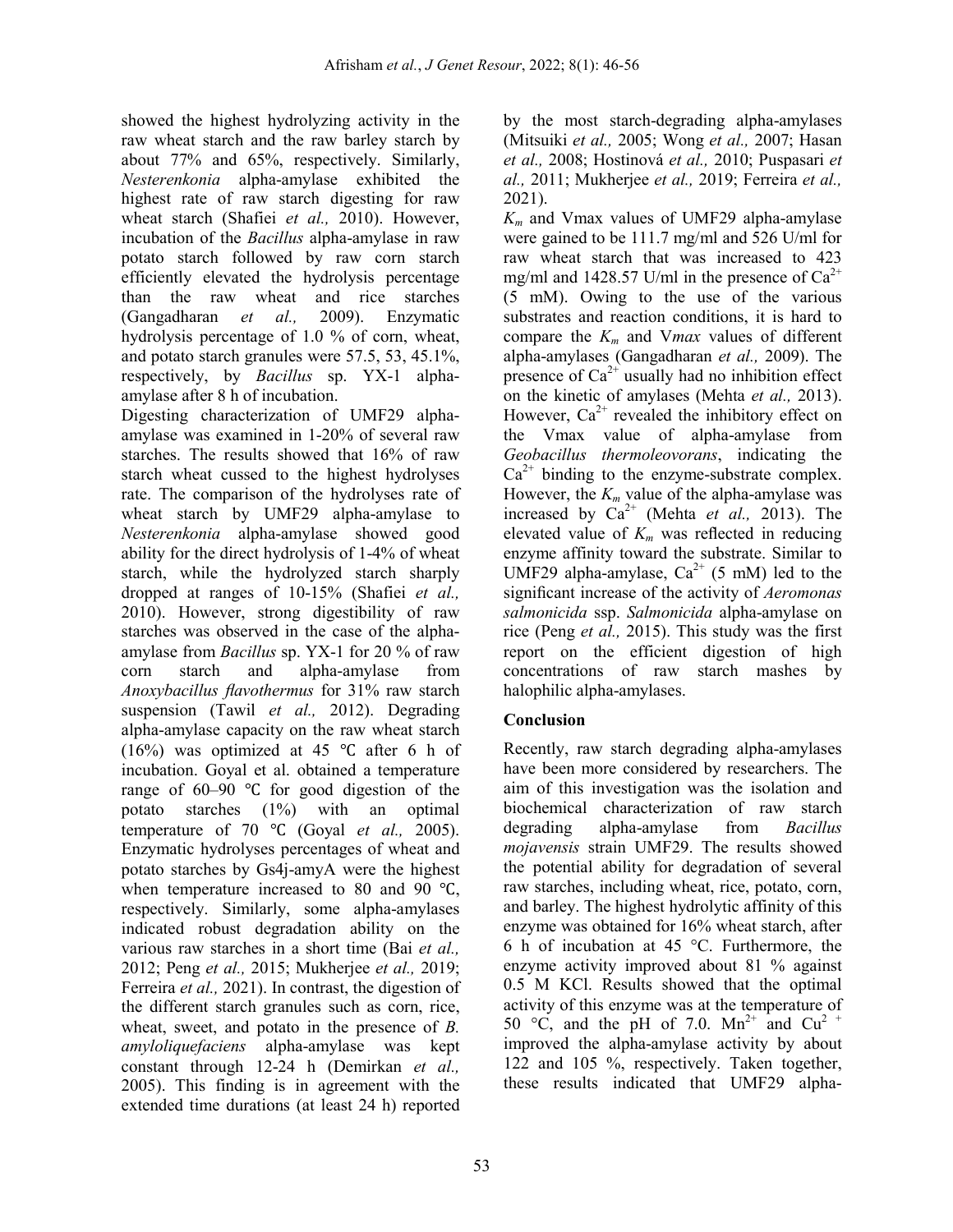amylase has high potential in starch manufacture.

### **Conflict of interests**

The authors declare that they have no conflict of interest.

### **Acknowledgments**

The authors express their gratitude to the Research Council of the Shahid Bahonar University of Kerman, Kerman (Iran), for their financial support during this project.

### **References**

- Afrisham S, Badoei-Dalfard A, Namaki-Shoushtari A, Karami Z. 2016. Characterization of a thermostable,  $CaCl<sub>2</sub>$ activated and raw-starch hydrolyzing alphaamylase from *Bacillus licheniformis* AT70: production under solid state fermentation by utilizing agricultural wastes. *J Mol Catal B Enzym* 132: 98-106.
- Asgher M, Asad MJ, Rahman SU, Legge RL. 2007. A thermostable  $\alpha$ -amylase from a moderately thermophilic *Bacillus subtilis* strain for starch processing. *J. Food Eng* 79: 950-955.
- Asoodeh A, Alemi A, Heydari A, Akbari J. 2013. Purification and biochemical characterization of an acidophilic amylase from a newly isolated *Bacillus* sp. DR90. *Extremophiles* 17: 339-348.
- Badoei-Dalfard A, Karami Z. 2013. Screening and isolation of an organic solvent tolerantprotease from *Bacillus* sp. JER02: Activity optimization by response surface methodology. *J Mo. Catal B Enzym* 89: 15-23.
- Bai Y, Huang H, Meng K, Shi P, Yang P, Luo H, Yao B. 2012. Identification of an acidic αamylase from *Alicyclobacillus* sp. A4 and assessment of its application in the starch industry. *Food Chem* 131: 1473-1478.
- Bernfeld P. 1955. Amylase a and b. *Methods Enzymol* 1: 149-51.
- Bozia N, Ruiz J, López-Santín J, Vujcic Z. 2011. Production and properties of the highly efficient raw starch digesting alpha-amylase from a *Bacillus licheniformis* ATCC 9945a. *Biochem Eng J* 53: 203-209.
- Božić N, Lončar N, Slavić M Š, Vujčić Z. 2017. Raw starch degrading α-amylases: an unsolved riddle. *Amylase* 1: 12-25.
- Božić N, Rozeboom HJ, Lončar N, Slavić M Š, Janssen D B, Vujčić Z. 2020. Characterization of the starch surface binding site on *Bacillus paralicheniformis* α-amylase. *Int J Biol Macromol* 165:1529-1539.
- Burhan A, Nisa U, Gökhan C, Ömer C, Ashabil A. Osman G. 2003. Enzymatic properties of a novel thermostable, thermophilic, alkaline and chelator resistant amylase from an alkaliphilic *Bacillus* sp. isolate ANT-6. *Process Biochem* 38: 1397-1403.
- Coronado MJ, Vargas C, Hofemeister J, Ventosa A, Nieto JJ. 2000. Production and biochemical characterization of an alpha-amylase from the moderate halophile *Halomonas meridiana*. *FEMS Microbiol Lett* 183: 67-71.
- Demirkan ES, Mikami B, Adachi M, Higasa T, Utsumi S. 2005. Alpha-Amylase from *B*. *amyloliquefaciens*: purification, characterization, raw starch degradation and expression in E. coli. *Process Biochem* 40: 2629-2636.
- Deutch CE. 2002. Characterization of a salttolerant extracellular alpha‐amylase from *Bacillus* dipsosauri. *Lett Appl Microbiol* 35: 78-84.
- Du R, Song Q, Zhang Q, Zhao F, Kim RC, Zhou Z, Han Y. 2018. Purification and characterization of novel thermostable and Ca independent α-amylase produced by *Bacillus amyloliquefaciens* BH072. *Int J Biol Macromol* 115:1151-1156.
- Ferreira A, Cahú T, Xu J, Blennow A, Bezerra R. 2021. A highly stable raw starch digesting α-amylase from Nile tilapia (Oreochromis niloticus) viscera. *Food Chem* 354: 129513. doi: 10.1016/j.foodchem.2021.129513.
- Fincan SA, Ozdemir S, Karakaya A, Enez B, Mustafov SD, Ulutas MS, Sen F. 2021. Purification and characterization of thermostable α-amylase produced from *Bacillus licheniformis* So-B3 and its potential in hydrolyzing raw starch. *Life Sci* 264: 118639. doi: 10.1016/j.lfs.2020.118639.
- Gangadharan D, Nampoothiri KM, Sivaramakrishnan S, Pandey A. 2009. Biochemical characterization of raw-starchdigesting alpha amylase purified from *Bacillus amyloliquefaciens*. *Appl Biochem Biotechnol* 158: 653-662.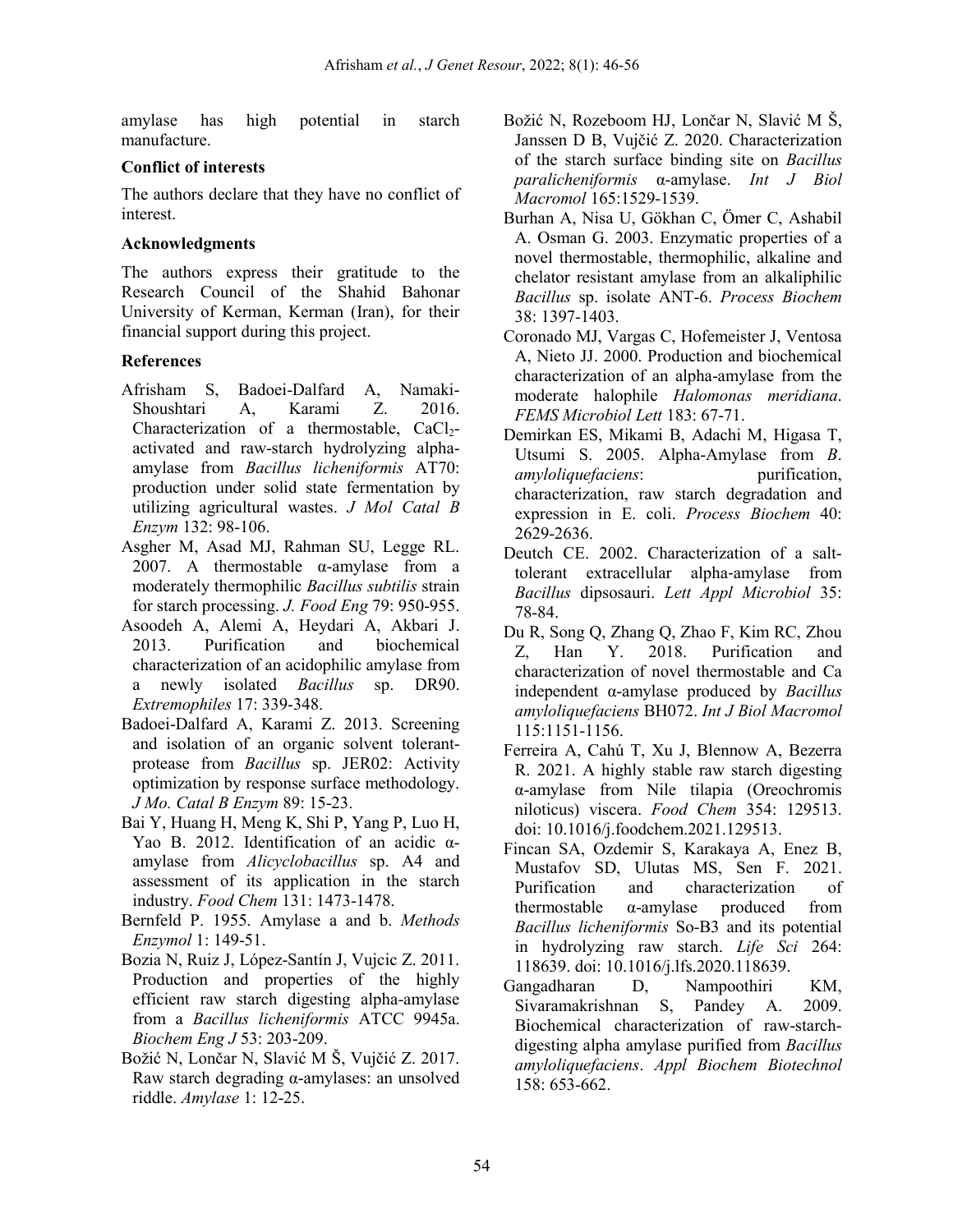- Goyal N, Gupta JK, Soni SK. 2005. A novel raw starch digesting thermostable alpha-amylase from *Bacillus* sp. I-3 and its use in the direct hydrolysis of raw potato starch. *Enzyme Microb Technol* 37: 723-734.
- Gupta R, Gigras P, Mohapatra H, Goswami VK, Chauhan B. 2003. Microbial alpha-amylases: a biotechnological perspective*. Process Biochem* 38: 1599-1616.
- Hasan K, Tirta Ismaya W, Kardi I, Andiyana Y, Kusumawidjaya S, Ishmayana S, Subroto T, Soemitro S. 2008. Proteolysis of alpha-amylase from *Saccharomycopsis fibuligera*: characterization of digestion products. *Biologia* 63: 1044-1050.
- Hostinová E, Janeček Š, Gašperík J. 2010. Gene sequence, bioinformatics and enzymatic characterization of alpha-amylase from *Saccharomycopsis fibuligera* KZ. *Protein J* 29: 355-364.
- Jiang T, Cai M, Huang M, He H, Lu J, Zhou X, Zhang Y. 2015. Characterization of a thermostable raw-starch hydrolyzing a-amylase from deep-sea thermophile *Geobacillus* sp. *Protein Expr Purif* 114: 15-22.
- Kammoun R, Naili B, Bejar S. 2008. Application of a statistical design to the optimization of parameters and culture medium for alphaamylase production by *Aspergillus oryzae* CBS 819.72 grown on gruel (wheat grinding byproduct). *Bioresour Technol* 99: 5602-5609.
- Karakaş B, İnan M Certel M. 2010. Expression and characterization of *Bacillus subtilis* PY22 alpha-amylase in *Pichia pastoris*. *J Mol Catal B Enzym* 64: 129-134.
- Kiran KK, Chandra TS. 2008. Production of surfactant and detergent-stable, halophilic, and alkali tolerant alpha-amylase by a moderately halophilic *Bacillus* sp. strain TSCVKK. *Appl Microbiol Biotechnol* 77: 1023-1031.
- Kohli I, Joshi NC, Varma A. 2020. Production, purification and applications of raw starch degrading and calcium-independent α-amylase from soil rich in extremophile. *Int J Biol Macromol* 162: 873-881.
- Lakshmi SA, Shafreen RMB, Priyanga A, Shiburaj S, Pandian SK. 2020. A highly divergent α-amylase from *Streptomyces* spp.: an evolutionary perspective. *Int J Biol Macromol* 163: 2415-2428.
- Li Q, Yi L, Marek P, Iverson BL. 2013. Commercial proteases: Present and future. *FEBS Lett* 587(8): 1155-1163.
- Matsubara T, Ammar YB, Anindyawati T, Yamamoto S, Ito K, Iizuka M, Minamiura N. 2004. Degradation of raw starch granules by alpha-amylase purified from culture of *Aspergillus awamori* KT-11. *BMB Rep* 37: 422-428.
- Mehta D, Satyanarayana T. 2013. Biochemical and molecular characterization of recombinant acidic and thermostable raw-starch hydrolyzing alpha-amylase from an extreme thermophile *Geobacillus thermoleovorans*. *J Mol Catal B Enzym* 85: 229-238.
- Mitsuiki S, Mukae K, Sakai M, Goto M, Hayashida S, Furukawa K. 2005. Comparative characterization of raw starch hydrolyzing alpha-amylases from various *Bacillus* strains. *Enzyme Microb Technol* 37: 410-416.
- Morita H, Fujio Y. 2000. Effect of organic nitrogen sources on raw starch‐digesting glucoamylase production of *Rhizopus* sp. MKU 40. *Starch*‐*Stärke* 52: 18-21.
- Mukherjee R, Paul T, Soren J P., Halder S K., Mondal K C., Pati B R, Mohapatra P KD. 2019. Acidophilic α-amylase production from *Aspergillus niger* RBP7 using potato peel as substrate: a waste to value added approach. *Waste Biomass Valor* 10: 851-863.
- Oziengbe EO, Onilude AA. 2012. Production of a thermostable alpha-amylase and its assay using *Bacillus Licheniformis* isolated from excavated Land Sites in Ibadan, Nigeria. *Bayero J Pure Appl Sci* 5: 132-138.
- Palmer T, Bonner PL. 2007. Enzymes: biochemistry, biotechnology, clinical chemistry, Elsevier.
- Pandey A, Soccol CR, Nigam P, Soccol VT, Vandenberghe LP, Mohan R. 2000. Biotechnological potential of agro-industrial residues. II: cassava bagasse. *Bioresour Technol* 74: 81-87.
- Peng H, Chen M, Yi L, Zhang X, Wang M, Xiao Y, Zhang N. 2015. Identification and characterization of a novel raw-starchdegrading alpha-amylase (AmyASS) from the marine fish pathogen *Aeromonas salmonicida* ssp. *salmonicida*. *J Mol Catal B Enzym* 119: 71-77.